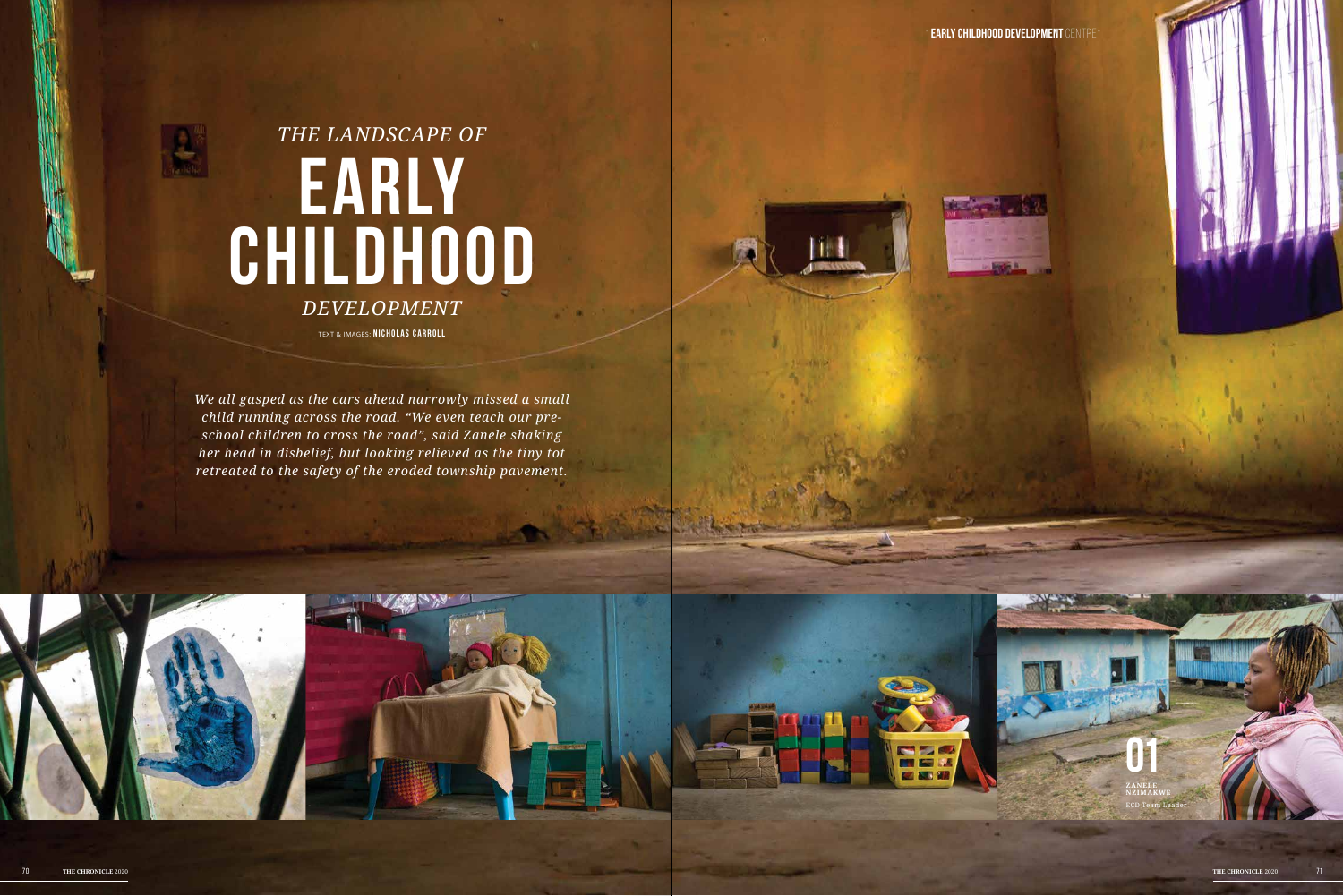The Domino Foundation had arranged for us to join the fervent, Zanele Nzimakwe (ECD Team Leader) and her colleague Alfred Madikizela (Driver) on a tour of their partnering Early Childhood Development Centres (ECDC's). This tour was undertaken during Covid-19 Lockdown Level 3. The ECDC's were closed however, but the owners graciously met with us on site to share their insights and perspectives.

A few kilometres into Inanda Township and the rural landscape had become dense with traffic, pedestrians, chickens and uncollected rubbish overflowing onto the roads.

Years back, through a relationship with City Lodge, The Ridge Management Association came to know of the Domino Foundation and has been co-investing in this Durban based NGO, alongside other community centric partners, to assist selected ECD centres in becoming sustainable small businesses. The Domino Foundation commits to a three year journey alongside the school owners, empowering them with the management skills to run profitable and quality early learning enterprises. These skills take the centres beyond the realm of 'crèches, child minding or day care facilities', into thriving critical foundation phase education facilities.

Did you know that without the opportunity of Early Childhood Education and Development during a child's formative years (i.e. newborn – 5 years old), children do not develop improved social skills which better prepares them to engage with children and adults. And this breakdown in social connection has negative consequences on a child's learning, physical and



mental health. Roughly 80% of brain development is completed by age three and 90 % by age five. This means a child cannot wait for primary school for learning to begin.

It is a child's basic right to education, to thrive and not only survive. And ensuring the healthy cognitive, social and emotional development of young children should be the highest priority on the agenda for government, business, churches, communities and individuals, in order to raise healthy children worldwide.

## **"It is easier to build strong children than to repair broken adults"**  - Frederick Douglass.

As we travel even higher into the hills of Inanda… "These are not baby-sitting services. Children are not just brought here to be kept safe", explains Zanele. "Proper active learning and milestone stimulation takes place". Pressed on her passion for learning, she tells us that she has a heart for children and is convicted to change the rural narrative of peri-urban education. When pushed a little harder on her motivation, Zanele dreams of creating a model ECD for others to follow including facilities for a counselling/medical centre for traumatised and abused children and an enterprise hub to upskill unemployed parents, caregivers and family members to build better families. "Children who go through well-structured ECD programmes are given such an advantage as they are better equipped to shine in their primary, secondary and tertiary education", offers Zanele.



**"We are big thinking, giantslaying risk-takers who give up things we love, for things we love more – like smart and healthy little children who will lead us into tomorrow"**